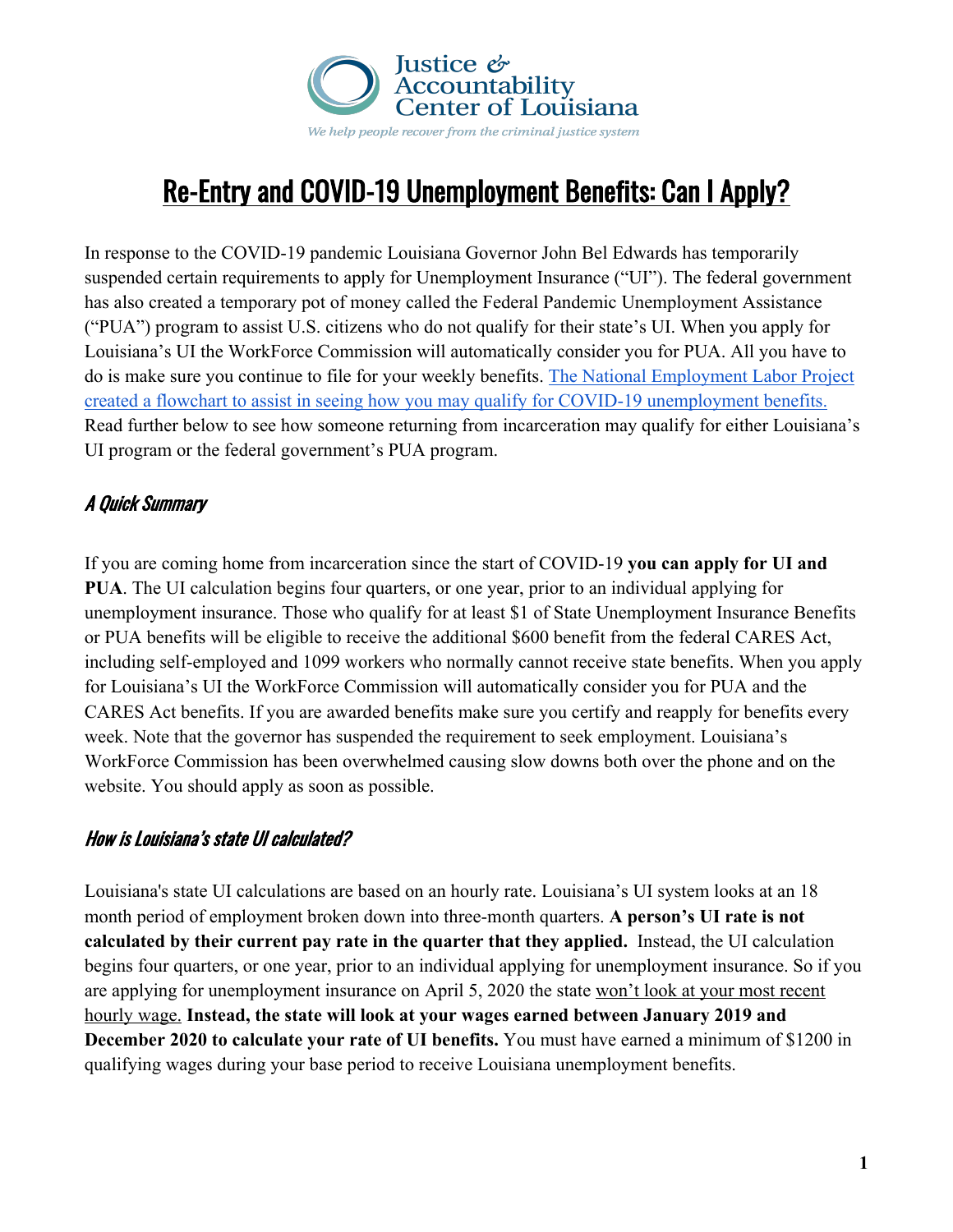

# How does prison labor affect my Louisiana's state UI benefits rate?

The state will look at your hourly rate a year ago from the date you are applying for UI benefits. If one year ago from the date you applied, you were entirely unemployed and had no income, then you likely are not eligible for state, wage-based UI benefits.

**But if you were employed in prison labor one year ago from the date you are applying for UI benefits, then you MAY be eligible for UI benefits if you can show a minimum wage earnings of \$1,200 in the year prior.** Prison labor for the state is taxable (both federal and state) under RS 15:873. Because your prison labor job was a taxable wage, then you may be eligible for UI benefits if you can prove your earnings and have enough qualifying wages.

The Governor's proclamation no longer requires you to search for work if your unemployment was because of COVID-19. **This applies to any Louisiana citizen.** You also no longer have to wait one week to receive benefits under the governor's order. You can read the changes to Louisiana's UI here: http://www.laworks.net/Downloads/PR/COVID\_19\_Information.pdf

# What is the CARES Act?

The CARES Act is a federal unemployment program specifically passed to provide additional income assistance during the COVID-19 pandemic. Those who qualify for at least \$1 of state UI or PUA benefits will be eligible to receive the additional \$600 benefit from the federal CARES Act, including self-employed and 1099 workers who normally cannot receive state benefits.

The CARES Act also offers the Paycheck Protection Program (PPP) for independent contractors and small business owners. As of April 26th, the PPP excludes people with criminal records. We still encourage you to apply and truthfully answer ALL questions on the application - even if you've had an expungement, you still must disclose - and contact JAC after you've submitted your application.

# What is the PUA and does it require another application on top of Louisiana's UI application?

Pandemic Unemployment Assistance (PUA) provides UI to individuals affected by COVID-19 who may otherwise not qualify for benefits. It provides up to 39 weeks of UI benefits. PUA extends coverage to unemployed individuals who are self-employed, seeking part-time employment, do not have enough work history to get Louisiana's UI, or otherwise would not qualify for Louisiana's UI. PUA will pay a minimum of \$107 and a maximum of \$247 depending on wage verifications.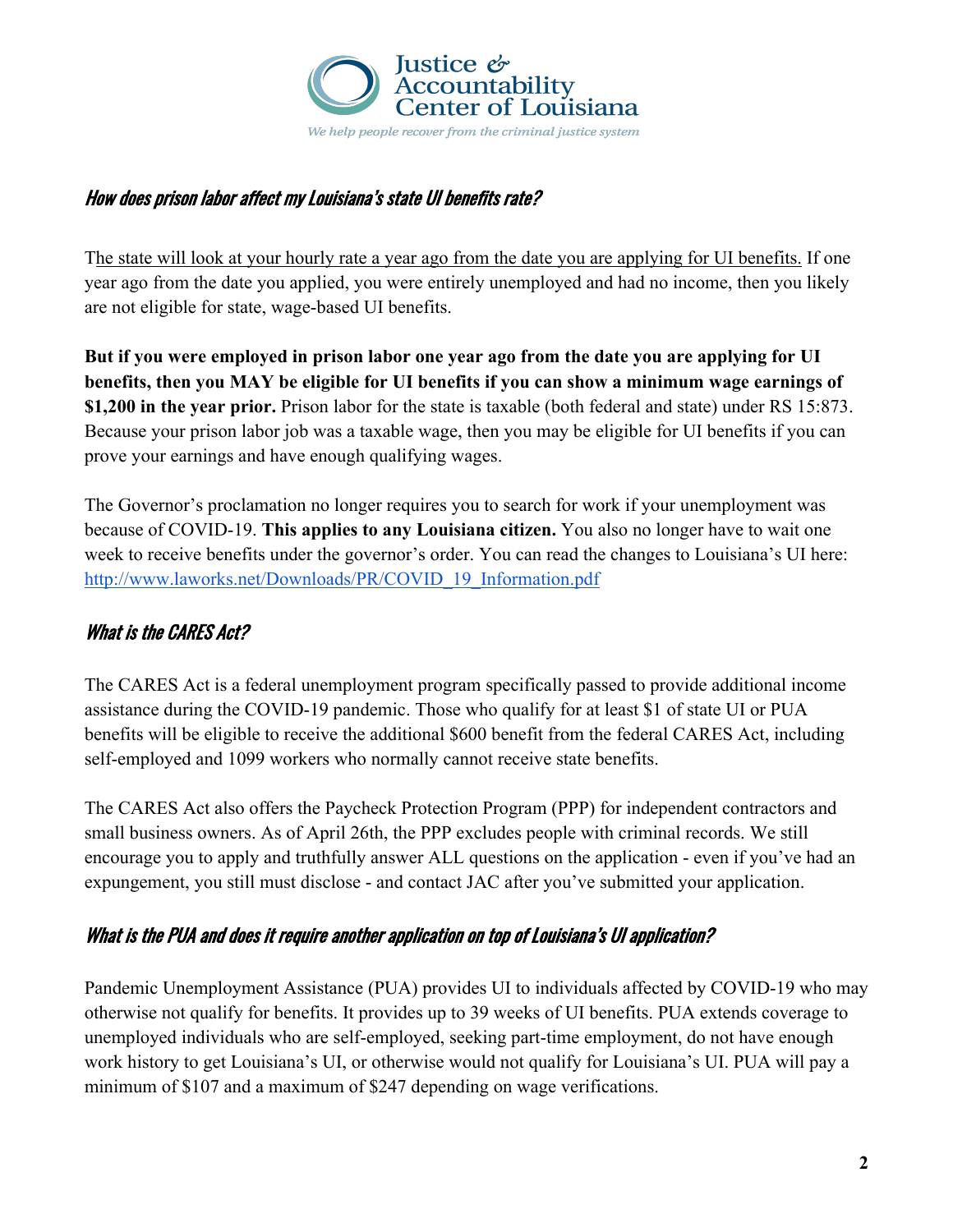

**When you apply for Louisiana's UI the WorkForce Commission will automatically consider you for PUA**. All you have to do is make sure you continue to file for your weekly benefits.

# If I was formerly incarcerated and haven't worked in the past 18 months can I apply for PUA?

Yes! PUA was created as a support for anyone who did not qualify for their state's UI benefits. You are eligible for PUA if one of the following applies to you:

- **●** You have been diagnosed with or are experiencing COVID-19 symptoms and seeking medical diagnosis;
- Someone in your home was diagnosed with COVID-19 preventing you from work;
- **●** You are providing care for a family member or a member of your household who has been diagnosed with COVID-19 preventing you from work;
- **●** You have a child or other person in the household who is unable to attend school or another facility that is closed because of COVID-19 keeping you from work;
- **●** You are unable to reach your workplace because of COVID-19;
- **●** You are unable to reach your workplace because you have been told by a health care provider to self-quarantine due to COVID-19;
- **●** You were scheduled to begin work and do not have a job or are unable to reach the job because of COVID-19;
- **●** You have become main income of the household because the head of the household has died from COVID-19;
- **●** You had to quit your job because of COVID-19; or
- Your workplace is closed as a direct result of the COVID-19 public health emergency.

The only people NOT eligible for PUA are:

- Individuals who have the ability to telework with pay
- Individuals receiving paid sick leave or other paid benefits leave, regardless of whether they meet any of the above qualifications.

# How can I apply for Louisiana's UI and the PUA?

**General Information about the Unemployment Insurance Program:** 

https://www.louisianaworks.net/hire/vosnet/Default.aspx

**To file a UI claim online:** https://www.louisianaworks.net/hire/vosnet/Default.aspx

**To file a UI claim by telephone number:** Call 1-866-783-5567